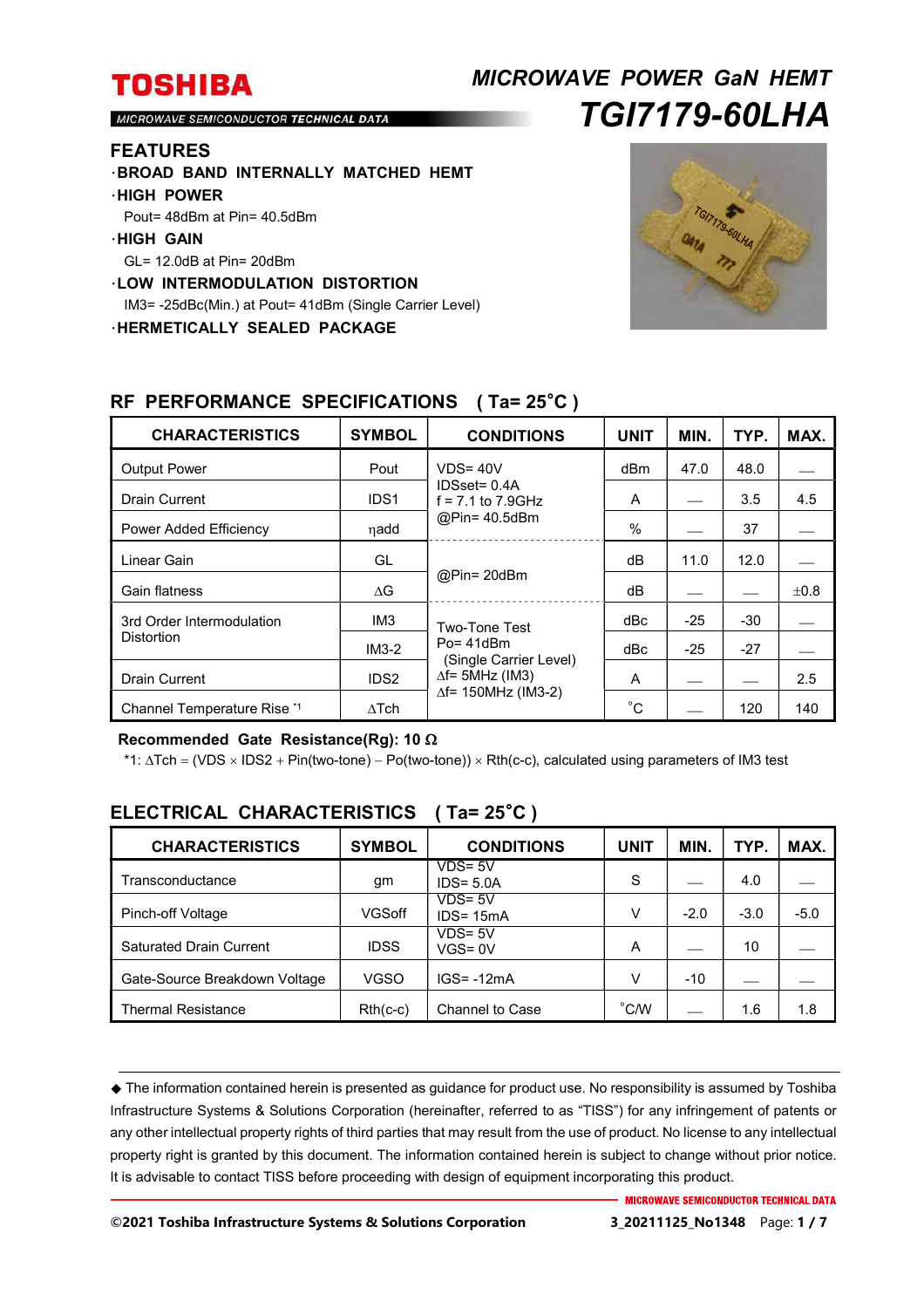# MICROWAVE SEMICONDUCTOR TECHNICAL DATA

### **ABSOLUTE MAXIMUM RATINGS ( Ta= 25**°**C )**

| <b>CHARACTERISTICS</b>              | <b>SYMBOL</b> | <b>UNIT</b> | <b>RATING</b>   |
|-------------------------------------|---------------|-------------|-----------------|
| Drain-Source Voltage                | <b>VDS</b>    | v           | 50              |
| Gate-Source Voltage                 | <b>VGS</b>    |             | $-10$           |
| <b>Drain Current</b>                | <b>IDS</b>    | A           | 6.0             |
| Total Power Dissipation (Tc= 25 °C) | PT            | w           | 111             |
| <b>Channel Temperature</b>          | Tch           | °C          | 225             |
| Storage Temperature                 | Tstg          | °C          | $-65$ to $+175$ |

### **PACKAGE OUTLINE ( 7-AA04A )**



### **HANDLING PRECAUTIONS FOR PACKAGE MODEL**

Soldering iron should be grounded and the operating time should not exceed 10 seconds at 260°C or 3 seconds at 350°C.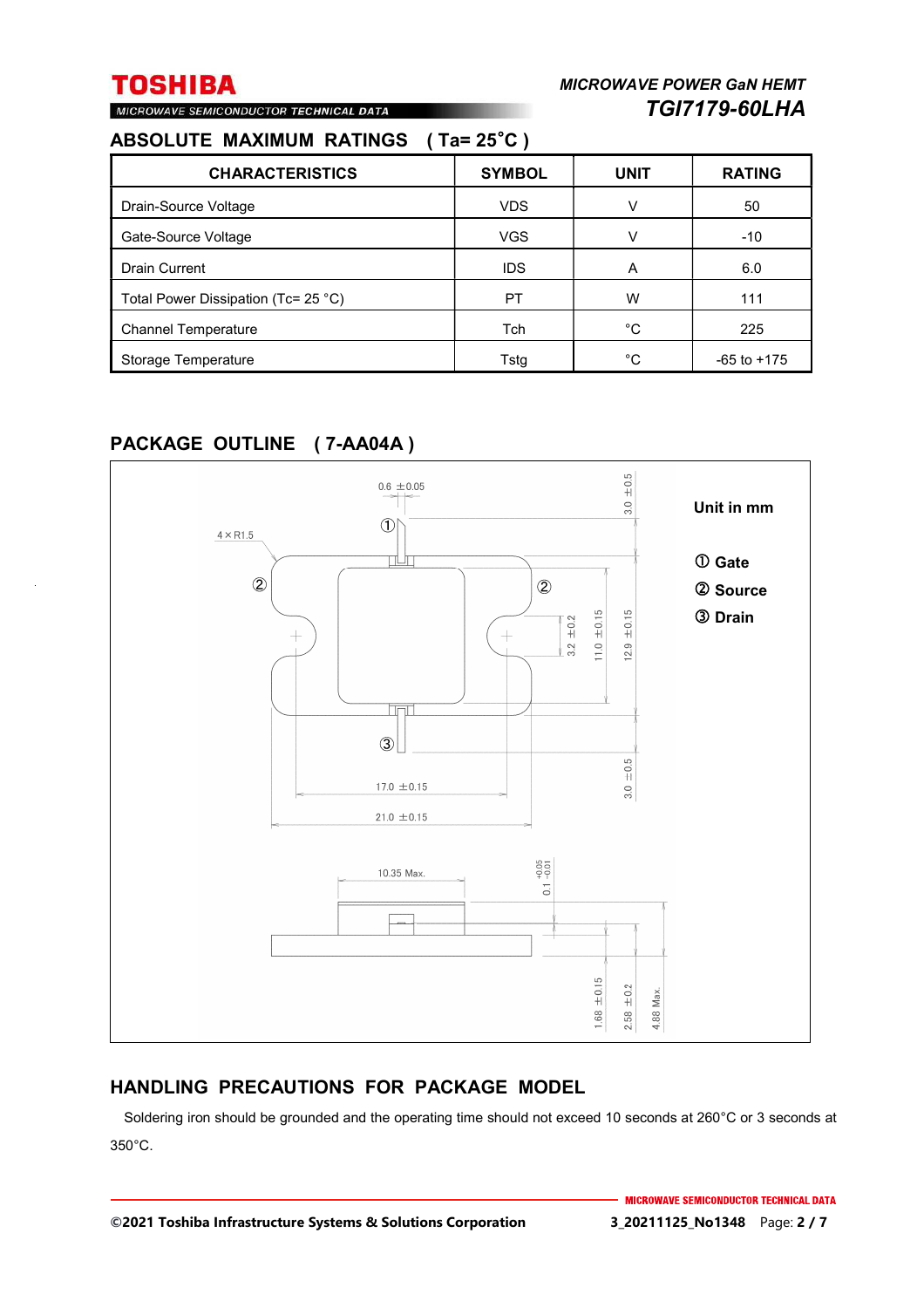*MICROWAVE POWER GaN HEMT TGI7179-60LHA* 

### MICROWAVE SEMICONDUCTOR TECHNICAL DATA **TYPICAL RF PERFORMANCE**

#### ・**Pout, Gain, PAE, IDS vs. Pin**

VDS= 40V, IDSset= 0.4A, f= 7.1, 7.5, 7.9GHz, Ta=  $+25^{\circ}$ C





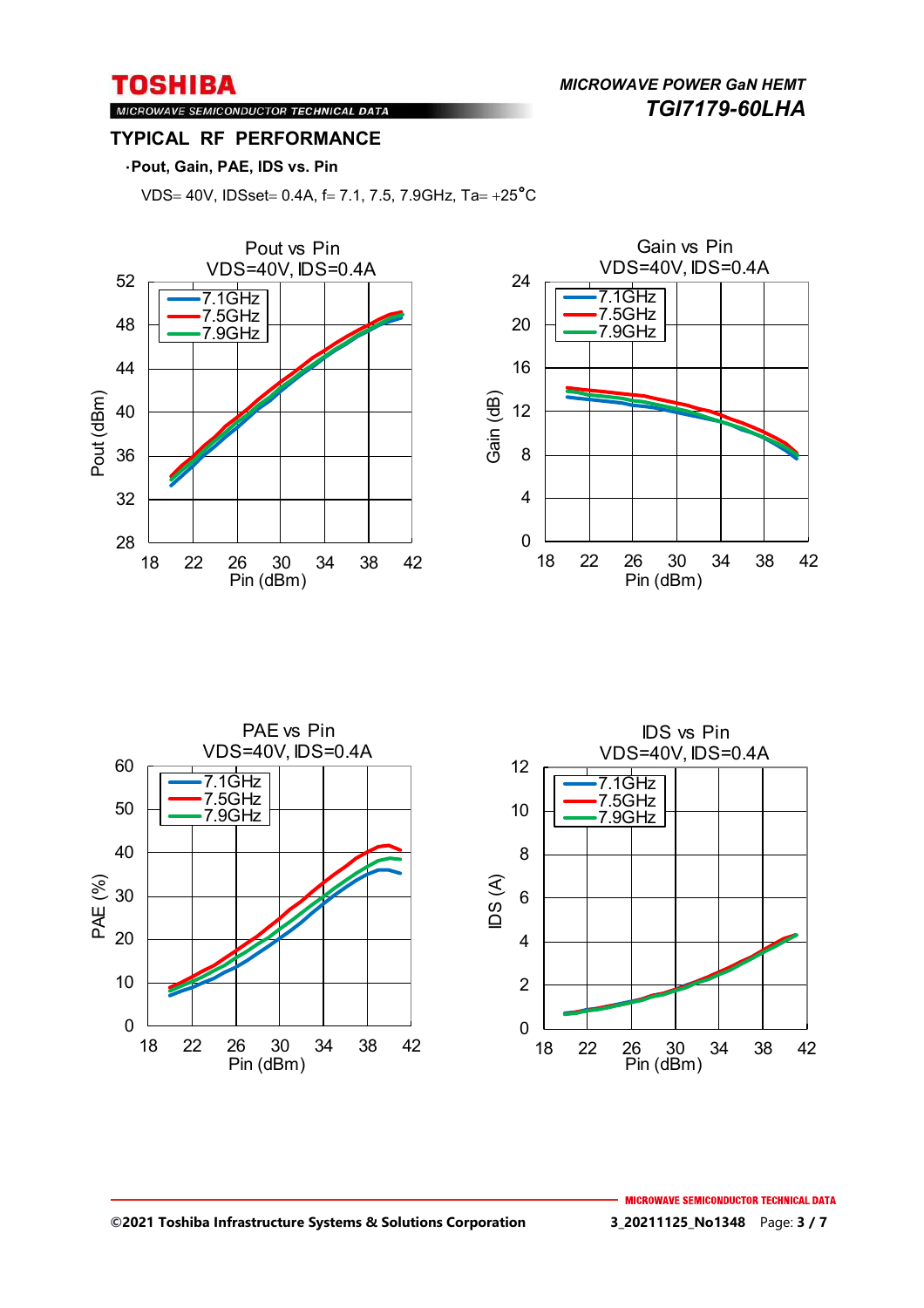MICROWAVE SEMICONDUCTOR TECHNICAL DATA

#### ・**IM3, IM5 vs. Pout**

VDS= 40V, IDSset= 0.4A, f= 7.1, 7.5, 7.9GHz,  $\Delta f = 5MHz$ , Ta= +25°C



・**IM3-2, IM5-2 vs. Pout**

VDS= 40V, IDSset= 0.4A, f= 7.1, 7.5, 7.9GHz,  $\Delta f = 150$ MHz, Ta= +25°C

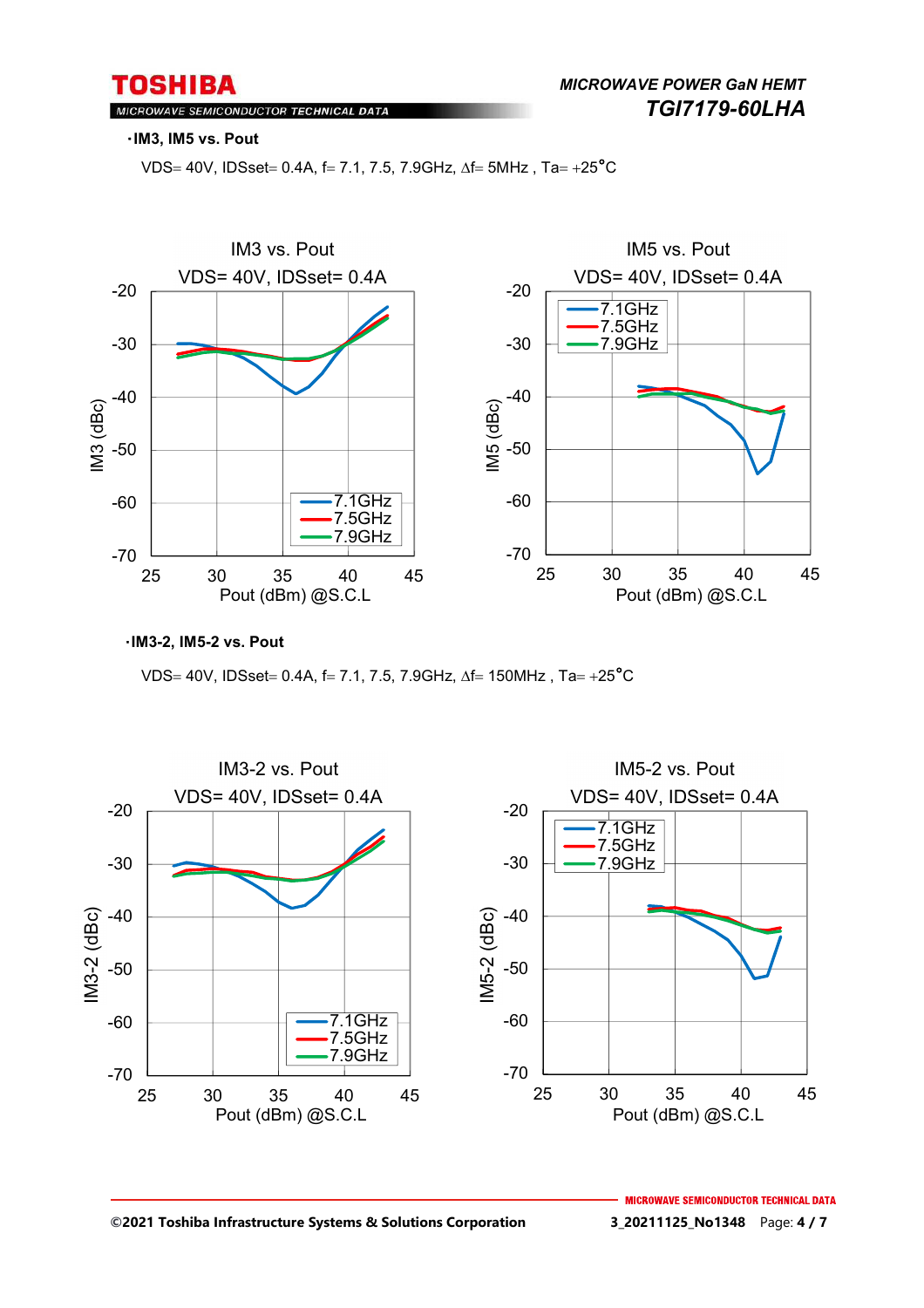*MICROWAVE POWER GaN HEMT TGI7179-60LHA* 

### MICROWAVE SEMICONDUCTOR TECHNICAL DATA

・**Pout, Gain, PAE, IDS vs. Pin**

VDS= 40V, IDSset = 0.4A, f = 7.5GHz, Ta = -25, +25, +75  $^{\circ}$ C





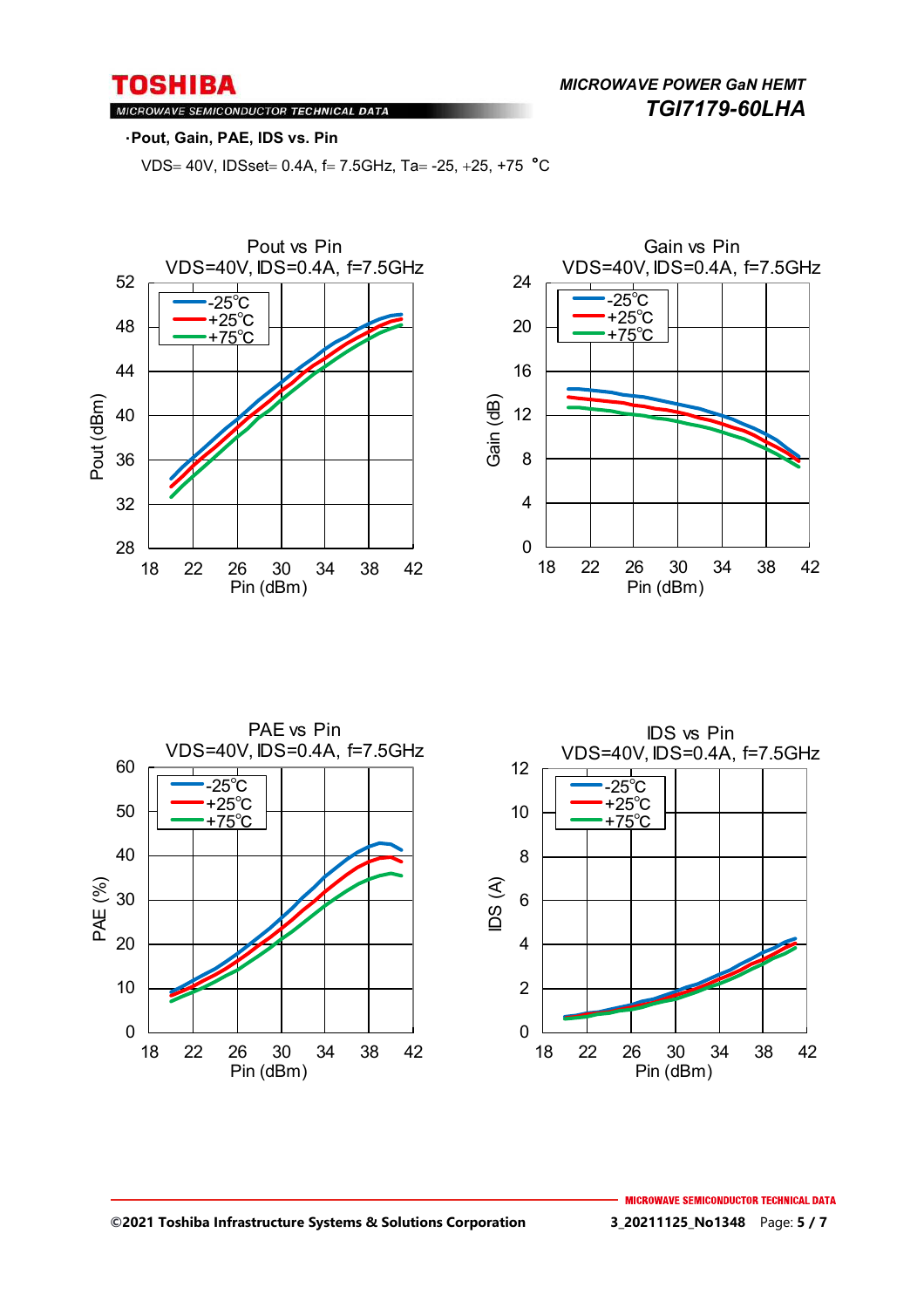$M$ ROWAVE SEMICONDUCTOR TECHNICAL DATA

#### ・**S-Parameters**

VDS= 40 V, IDSset= 0.4 A, f= 5.0 to 9.0 GHz, Ta= +25 ℃